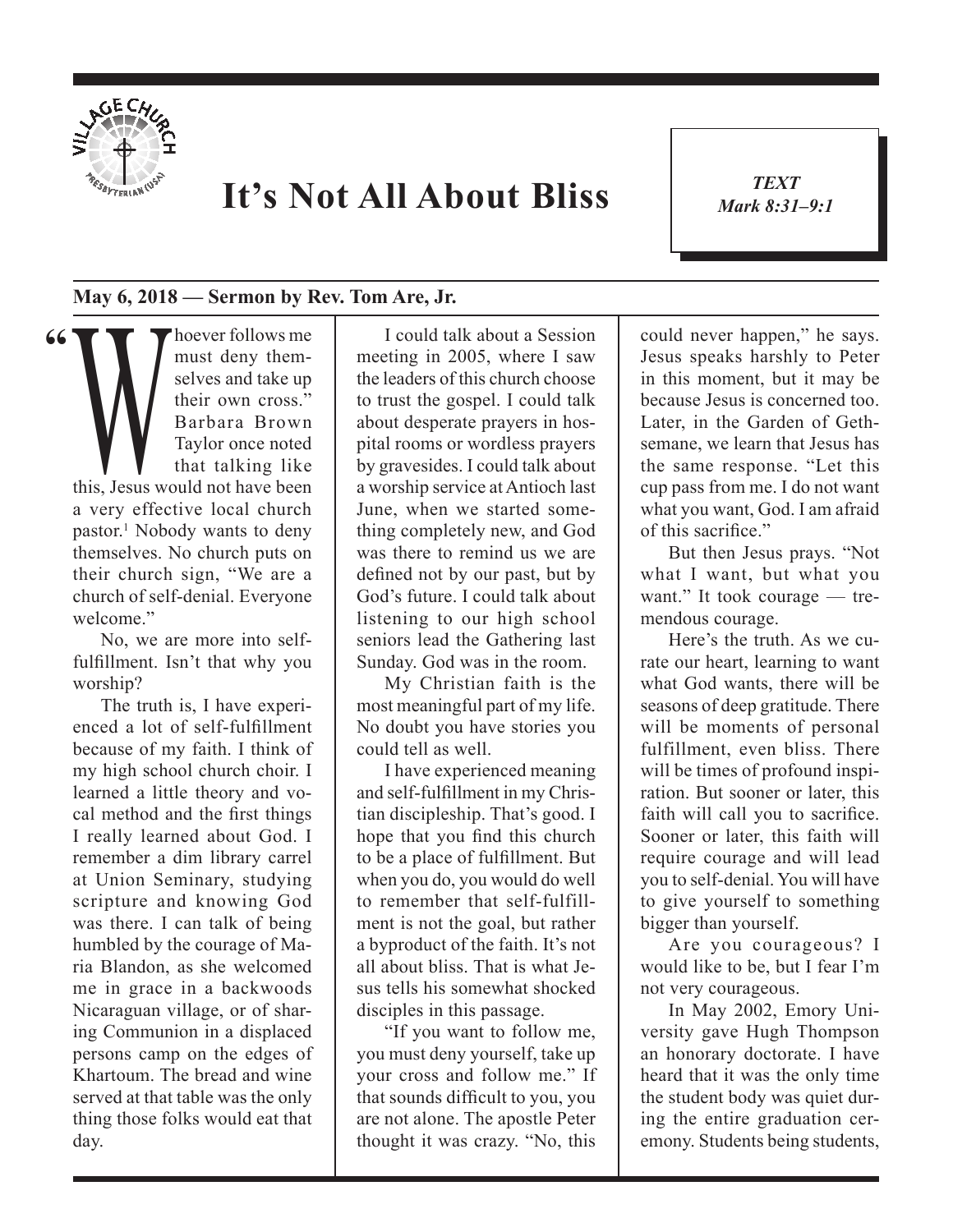2

they chatted through the whole ceremony. That is until the degree was bestowed upon Hugh Thompson.

Hugh Thompson flew a helicopter in Vietnam. On March 16, 1968, he flew over the village of My Lai. As he did, he witnessed the horrible massacre of civilians in this village at the hands of U.S. soldiers.<sup>2</sup> Charlie Company had been at work for four hours, and even though not a single shot was fired at the American soldiers, over 300 civilians (some say 500) were dead — mostly women and children, old men.<sup>3</sup>

Hugh Thompson set his helicopter down between the civilians and the advancing soldiers. He trained his gun on his brothers. Some called it insubordination, some treason. Thompson said it seemed like the only responsible thing to do.

When Emory granted him an honorary doctorate, the student body — none of whom were alive in 1968 — sat in silence. I wonder if they realized that they were hearing a story of courage and hoped that they could be courageous someday.

It takes courage to stand up for right. But most of all it takes courage to imagine that tomorrow can be different; that the kingdom of God is real and worth living toward.

Jesus says, "Take up your own cross." The cross was the common Roman practice to make a mockery of those who stood against the Roman way. Challenge the Roman culture, challenge the nation, and you will suffer.

If I understand the text, Jesus is teaching us that sometimes we will need to stand against our own culture to bear witness to the ways of God. To understand this, we need to remember that Jesus talked about life in the kingdom of God, the promised day of God. The kingdom of God is when we all want what God wants for ourselves and for all. The kingdom of God is our real home. We are not home yet.

I love Jhumpa Lahiri's book *The Namesake*. It's the comingof-age story of a young man named Gogol Ganguli. His parents Ashoke and Ashima have traveled from Bengali. Ashoke teaches at Harvard, if I remember that detail correctly. Throughout the novel, all of them, in different ways, must navigate the challenge of living in two worlds — for there is much of the old country in them, but they are also being defined by their new home.

Ashima describes it this way: *Being a foreigner ... is a sort of lifelong pregnancy — a perpetual wait, a constant burden, a continuous feeling out of sorts. It is an ongoing responsibility, a parenthesis in what had once been ordinary life, only to discover that that previous life has vanished, replaced by something more complicated and demanding.4*

To be a follower of Jesus is a bit like that: caught between two worlds … the world in which we live and the promised day of God, toward which we are living … our ultimate home. It is a perpetual wait, a burden, an ongoing responsibility. And sometimes we have to stand up for that new life. It requires courage.

The courage is not just the courage to stand up to wrong and call for the right. It requires courage to trust that the kingdom of God is real, and to imagine that tomorrow can be a new day. To know that while we will not be pure, and we will not be free from fear, we will never be free from prejudice and our sin will always be before us … there is still hope that with some cross-bearing, tomorrow can be better.

My friend and mentor, KC Ptomey, knew a woman named Alice who showed such courage. She lived near a university, and she rented rooms to students who came to study. She had a young man who lived with her; this was 1980. For those of you old enough to remember, it was in the middle of the Iranian hostage crisis. Alice had a student living with her who was from Iran. You can imagine the response of her neighbors. Why didn't she kick him out? Iran was our enemy.

She said, "Well this student isn't. He's a student studying biology."

"Don't you love your country?"

She said, "Yes."

"Then why don't you kick him out?"

She would tell them, "I don't think Jesus would kick him out, and I am trying to follow Jesus."

Jesus said, "Deny yourself and take up your own cross." I wish Jesus didn't say this, but he did. He had to — because we are